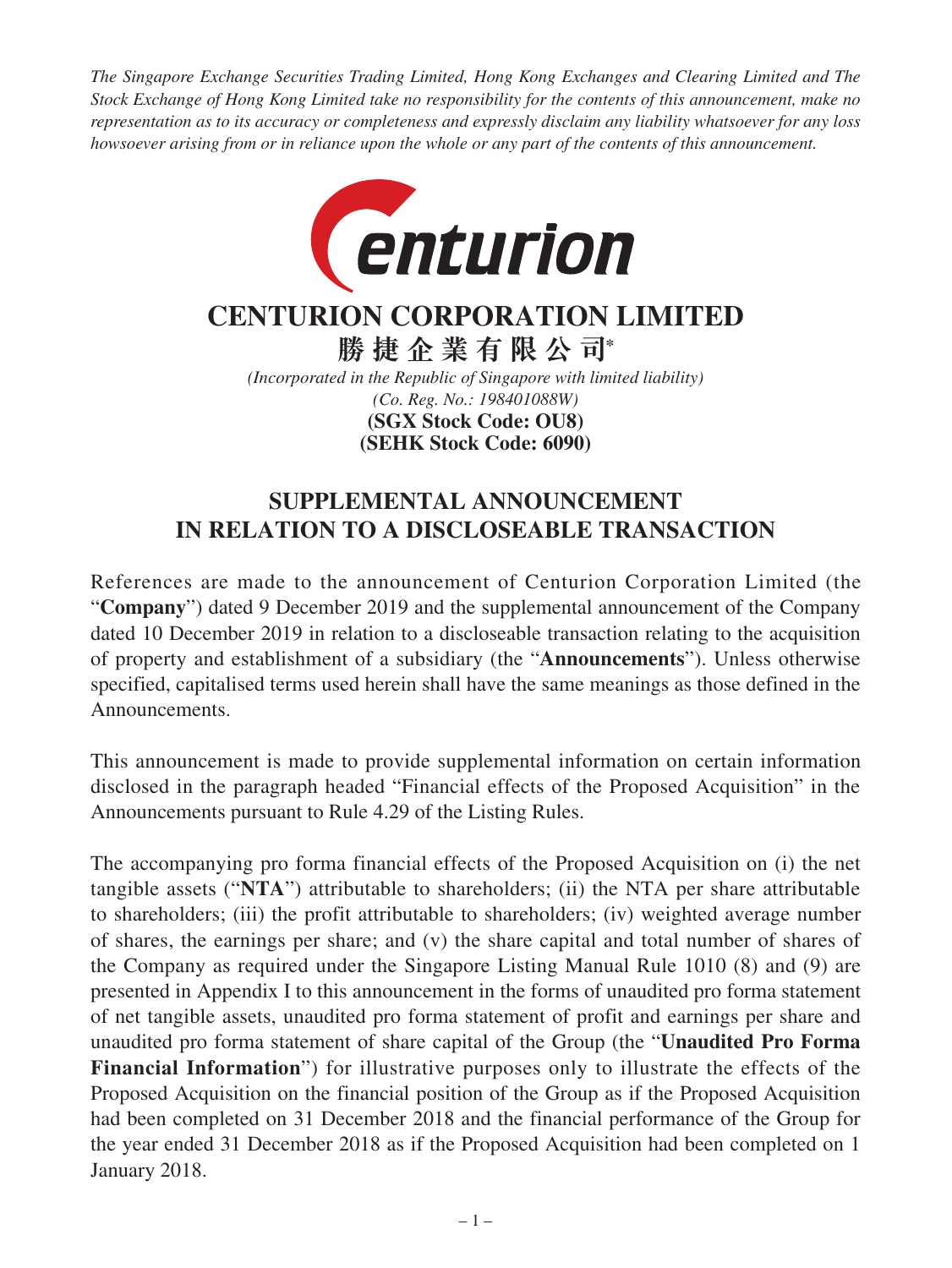The Unaudited Pro Forma Financial Information is prepared based on the audited consolidated financial statements of the Group as at and for the year ended 31 December 2018 in the published 2018 annual report, and the pro forma adjustments relating to the Proposed Acquisition that are directly attributable to the Proposed Acquisition and not relating to future events or decisions, as described in the accompanying notes.

In order to comply with the requirements under Rules 1010(8) and (9) of the SGX Listing Manual for disclosing the (i) NTA attributable to shareholders; (ii) the NTA per share attributable to shareholders; (iii) the profit attributable to shareholders; (iv) weighted average number of shares, the earnings per share; and (v) the share capital and total number of shares, the Company and the Directors of the Company are also required to prepare the Unaudited Pro Forma Financial Information in accordance with Rule 4.29 of the Listing Rules for illustrative purpose only and such Unaudited Pro Forma Financial Information is based on a number of assumptions, estimates, uncertainties and currently available information. Because of its hypothetical nature, the Unaudited Pro Forma Financial Information does not purport to describe the actual financial position or financial performance of the Group that would have been attained had the Proposed Acquisition been completed on 1 January 2018, 31 December 2018 or any future date, nor purport to predict the Group's future financial position or financial performance.

The Unaudited Pro Forma Financial Information should be read in conjunction with the historical financial information of the Group as set out in the published 2018 annual report of the Group and other financial information included elsewhere in the Announcements.

> By order of the Board **Centurion Corporation Limited Kong Chee Min** *Chief Executive Officer*

Hong Kong, Singapore, 25 February 2020

*As at the date of this announcement, the Board comprises Mr. Wong Kok Hoe and Mr. Teo Peng Kwang as executive Directors; Mr. Han Seng Juan and Mr. Loh Kim Kang David as non-executive Directors; and Mr. Gn Hiang Meng, Mr. Chandra Mohan s/o Rethnam, Mr. Owi Kek Hean, Ms. Tan Poh Hong and Mr. Lee Wei Loon as independent non-executive Directors.*

 $For$  *identification purpose only*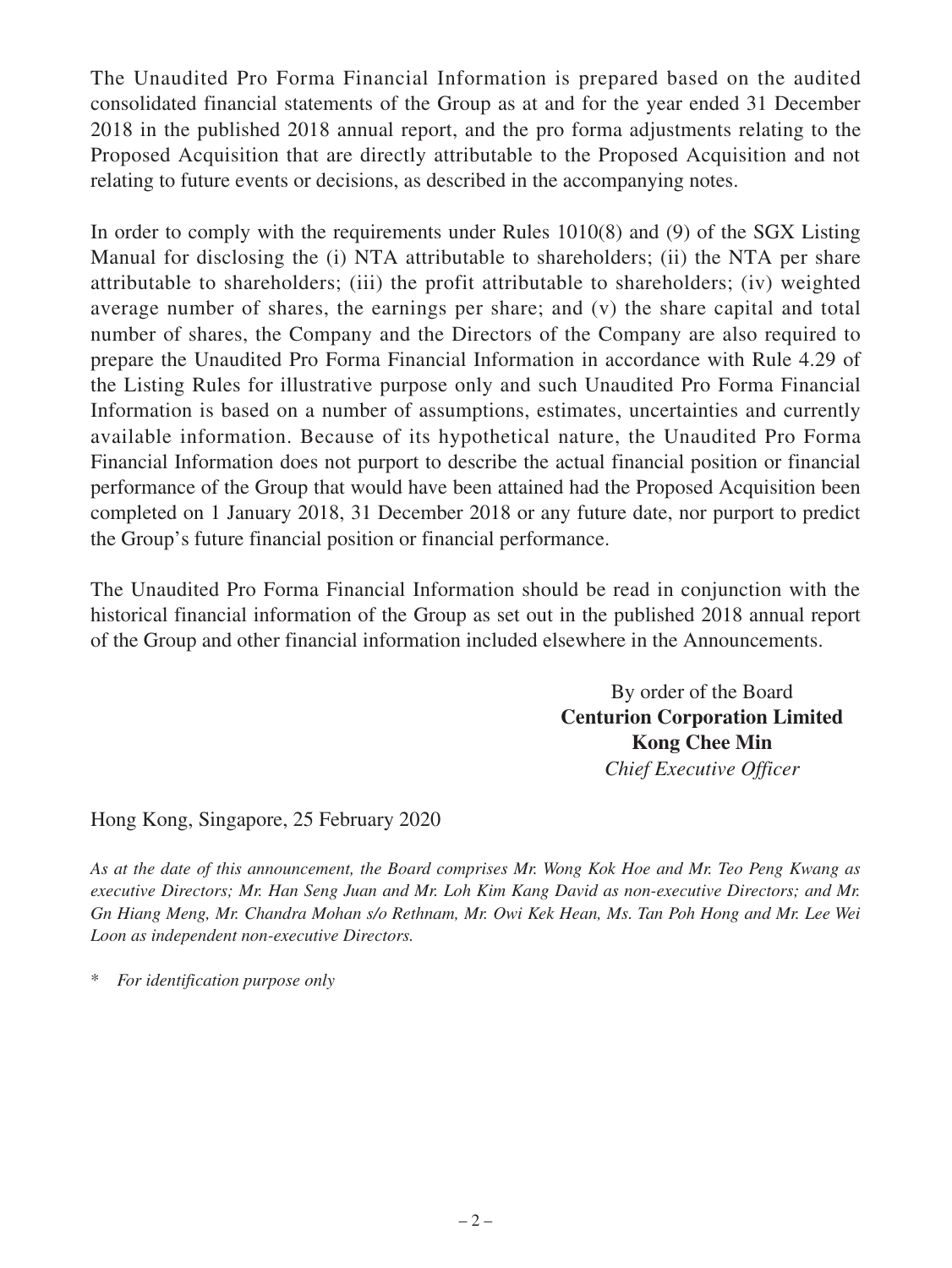#### **APPENDIX I**

## **UNAUDITED PRO FORMA FINANCIAL INFORMATION OF THE GROUP**

#### **A. Unaudited pro forma statement of net tangible assets**

The following is an illustrative unaudited pro forma statement of net tangible assets which has been prepared in accordance with Rule 4.29 of the Listing Rules and on the basis of the notes set out below for the purpose of illustrating the effect of the Proposed Acquisition on the consolidated net tangible assets of the Group attributable to shareholders of the Company as at 31 December 2018 as if the Proposed Acquisition had taken place on 31 December 2018.

This unaudited pro forma statement of net tangible assets has been prepared for illustrative purpose only and because of its hypothetical nature, it may not give a true picture of the consolidated net tangible assets of the Group had the Proposed Acquisition completed as at 31 December 2018 or at any future dates.

|                                  |                                                         |           | <b>Unaudited</b><br>pro forma net<br>adjustments attributable to | <b>Unaudited</b><br>tangible assets pro forma net<br>of the Group tangible assets<br>per share |
|----------------------------------|---------------------------------------------------------|-----------|------------------------------------------------------------------|------------------------------------------------------------------------------------------------|
|                                  | <b>The Group</b><br>as at 31<br><b>December</b><br>2018 |           |                                                                  |                                                                                                |
|                                  |                                                         |           |                                                                  |                                                                                                |
|                                  |                                                         | Pro forma |                                                                  |                                                                                                |
|                                  |                                                         |           |                                                                  |                                                                                                |
|                                  | (Note 1)                                                | (Note 2)  | shareholders                                                     | (Note 3)                                                                                       |
|                                  | S\$'000                                                 | S\$'000   | S\$'000                                                          | S\$ cents                                                                                      |
| Consolidated net tangible assets |                                                         |           |                                                                  |                                                                                                |
| attributable to shareholders     | 507,315                                                 |           | 507,315                                                          | 60.34                                                                                          |

*Notes:*

- (1) The amount is extracted from the audited consolidated financial statements of the Group as at and for the year ended 31 December 2018 as set out in the published 2018 annual report of the Company.
- (2) The adjustment represents the accounting treatments in relation to the Proposed Acquisition of the Property. The Property would be classified as investment property as the Group intends to hold the Property for rental and capital appreciation purposes.

Pursuant to the Contract, the consideration of £15.10 million (equivalent to S\$26.98 million) for the Proposed Acquisition shall be payable to the Seller in cash with a deposit of £755,000 paid on the date of the Contract and the remaining amount to be paid on the Completion Date.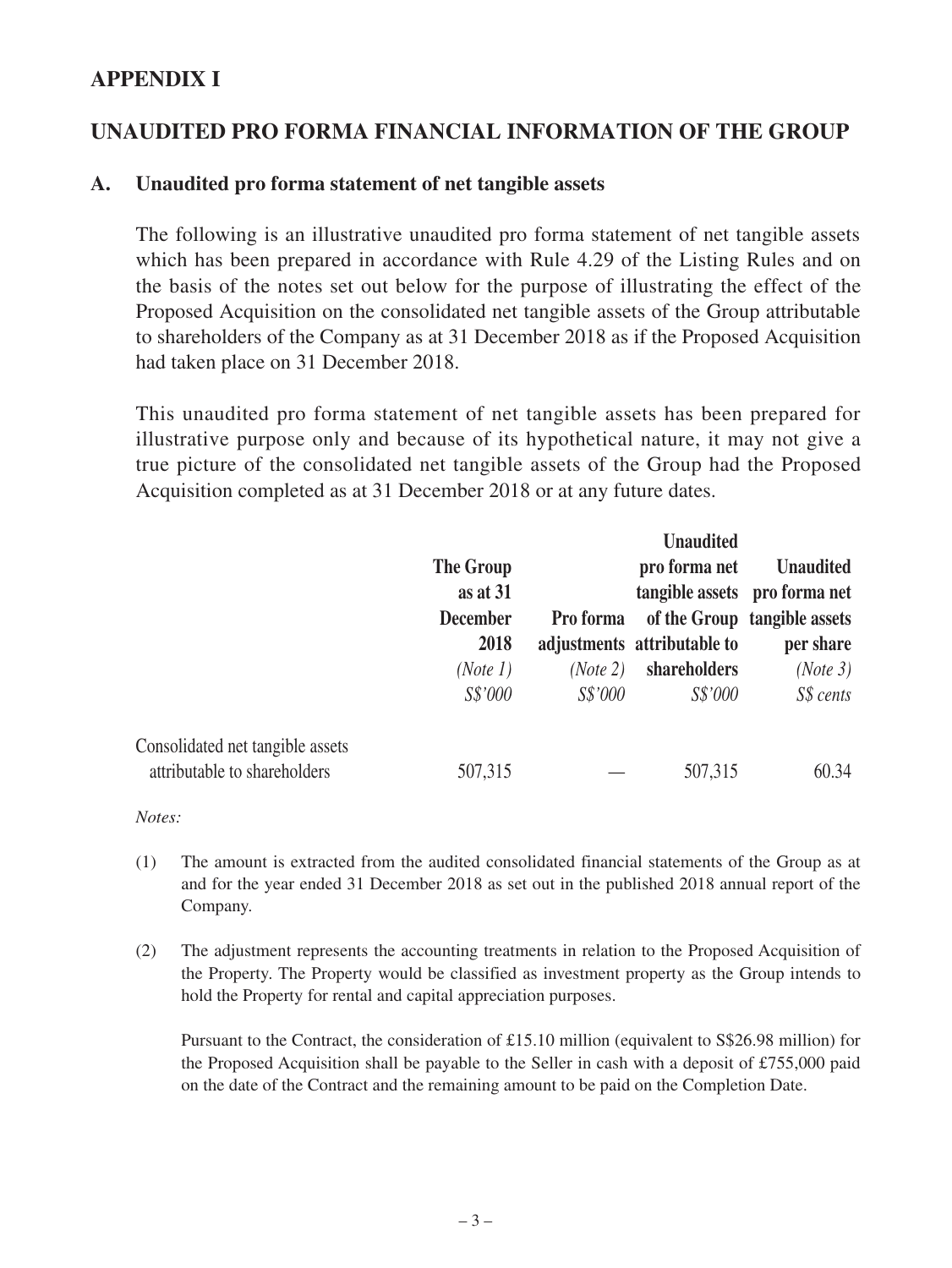The Property is accounted for as an acquisition of asset and initially measured at cost in accordance with IAS 40 "Investment Property" at the purchase price of £15.10 million (equivalent to S\$26.98 million) together with other directly attributable costs of £0.55 million (equivalent to S\$0.98 million) comprising stamp duty and legal and professional fees. It is assumed that the Group will settle the consideration and the directly attributable costs by internal resources and external financing from bank(s) for approximately £8.76 million (equivalent to S\$ 15.65 million).

In respect of the valuation of the Property carried out by an independent valuer as set described in the Announcements, the Property is valued at £15.15 million (equivalent to S\$27.07 million) as at 5 December 2019. For the purpose of this pro forma financial information, it is assumed that the fair value of the Property approximate the amount as the initial cost of £15.65 million (equivalent to S\$27.97 million) as mentioned in the preceding paragraph, accordingly there is no subsequent change in fair value of the Property to be reflected here.

- (3) The unaudited pro forma net tangible assets per share is arrived on the basis of 840,778,624 ordinary shares were in issue as at 31 December 2018. No pro forma adjustment has been made to total number of issued shares since the Proposed Acquisition does not involve any share transaction of the Company.
- (4) No adjustment has been made to reflect any trading result or other transaction of the Group entered into subsequent to 31 December 2018.
- (5) For the purpose of this unaudited pro forma adjusted net tangible assets of the Group, the translation of Great Britain Pound to Singapore dollar has been made at a rate of £1.00 to S\$1.787.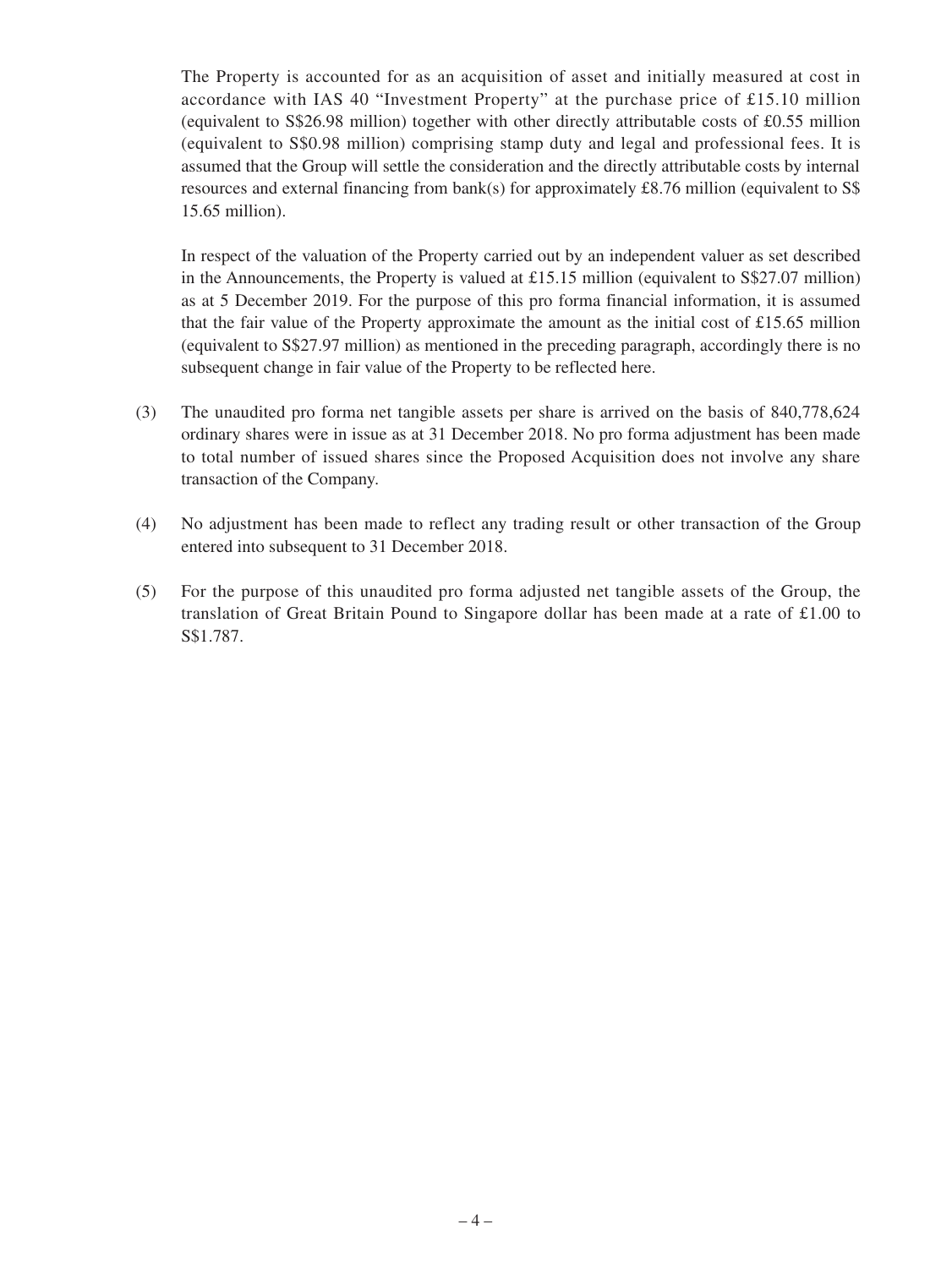#### **B. Unaudited pro forma statement of profit and earnings per share**

The following is an illustrative unaudited pro forma statement of profit and earnings per share which has been prepared in accordance with Rule 4.29 of the Listing Rules and on the basis of the notes set out below for the purpose of illustrating the effect of the Proposed Acquisition on the consolidated profit, weighted average number of shares and earnings per share attributable to shareholders for the year ended 31 December 2018 as if the Proposed Acquisition had taken place on 1 January 2018.

This unaudited pro forma statement of profit and earnings per share has been prepared for illustrative purpose only and because of its hypothetical nature, it may not give a true picture of the consolidated profit, weighted average number of shares and earnings per share attributable to shareholders had the Proposed Acquisition completed as at 1 January 2018 or at any future dates.

|                                                               | The Group for<br>the year ended<br>31 December<br>2018<br>(Note 1) | <b>Pro forma Adjustments</b><br>(Note 2) | (Note 3) | <b>Unaudited</b><br>pro forma<br>financial<br>information<br>for the<br>financial<br>year ended<br>31 December<br>2018 |
|---------------------------------------------------------------|--------------------------------------------------------------------|------------------------------------------|----------|------------------------------------------------------------------------------------------------------------------------|
| Consolidated profit attributable to<br>shareholders (S\$'000) | 79,326                                                             | 1,294                                    | (259)    | 80,361                                                                                                                 |
| Weighted average number of shares<br>('000) (Note 5)          | 840,779                                                            |                                          |          | 840,779                                                                                                                |
| Earnings per share (S\$ cents) (Note 6)                       | 9.43                                                               |                                          |          | 9.56                                                                                                                   |

*Notes:*

(1) The amounts are extracted from the audited consolidated financial statements of the Group as at and for the year ended 31 December 2018 as set out in the published 2018 annual report of the Company.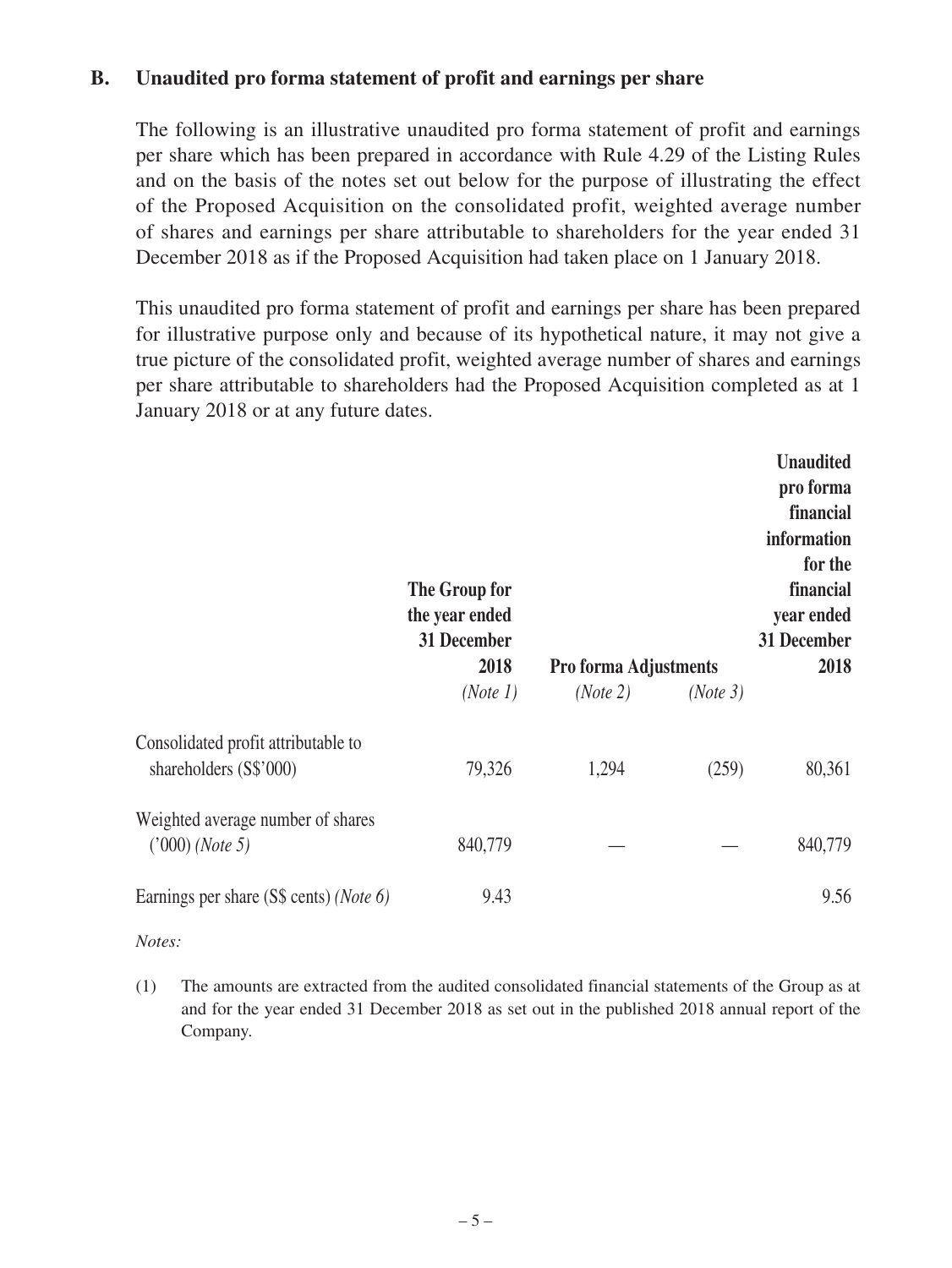- (2) The adjustment reflects the net profit before income tax of £724,000 (equivalent to approximately S\$1,294,000) attributable by the Property for the 12 months period ended 31 August 2019. The Property was newly completed in late September 2018 and achieved 100% occupancy over the 12 months period ended 31 August 2019. For the purpose of this Unaudited Pro Forma Financial Information, it is assumed that the Property would achieve the same occupancy rate and rent during the financial year of the Group. This adjustment have continuing effect on the consolidated income statement of the Group.
- (3) The adjustment reflects the income tax expense in relation to profit arising from the leasing of the Property based on the United Kingdom corporate tax rate of 20% for the year ended 31 December 2018. This adjustment have continuing effect on the consolidated income statement of the Group.
- (4) The Property is to be held by the Group to earn rentals and for capital appreciation and hence is classified as an investment property, which is initially measured at cost and subsequently measured at fair value. Change in fair value of investment property will be recognised in consolidated income statement. In preparing this Unaudited Pro Forma Financial Information, it is assumed that the deemed fair value of the Property as at 1 January 2018 and 31 December 2018 were £15.65 million (equivalent to S\$27.97 million), which was the purchase price of the Property plus directly attributable costs, as if the Proposed Acquisition had been completed on 1 January 2018 or 31 December 2018. Accordingly, there is no fair value adjustment reflected here.
- (5) No pro forma adjustment has been made to weighted average number of shares as the Proposed Acquisition does not involve any transaction in relation to the shares of the Company.
- (6) The calculation of unaudited pro forma earnings per share is calculated based on the unaudited pro forma adjusted consolidated profit attributable to shareholders of the Company for the year ended 31 December 2018 divided by the weighted average number of shares taking into account the pro forma adjustments above.
- (7) No adjustment has been made to reflect any trading result or other transaction of the Group entered into subsequent to 31 December 2018.
- (8) For the purpose of this unaudited pro forma adjusted profit and earnings per share attributable to shareholders, the translation of Great Britain Pound to Singapore dollar has been made at a rate of £1.00 to S\$1.787.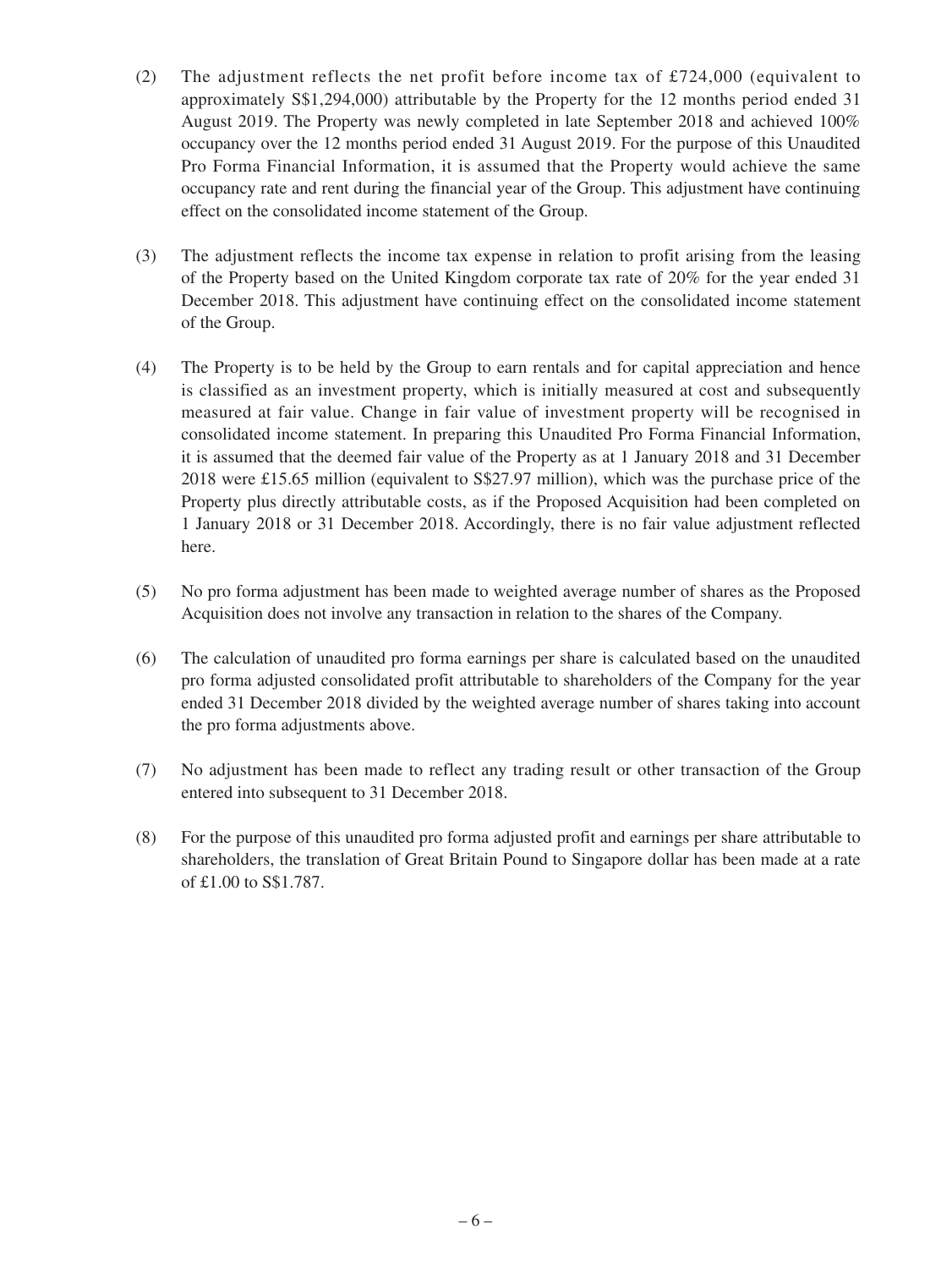#### **C. Unaudited pro forma statement of share capital**

The following is an illustrative unaudited pro forma statement of share capital which has been prepared in accordance with Rule 4.29 of the Listing Rules and on the basis of the notes set out below for the purpose of illustrating the effect of the Proposed Acquisition on the share capital of the Company as at 31 December 2018 as if the Proposed Acquisition had taken place on 31 December 2018.

This unaudited pro forma statement of share capital has been prepared for illustrative purpose only and because of its hypothetical nature, it may not give a true picture of the share capital of the Company had the Proposed Acquisition completed as at 31 December 2018 or at any future dates.

|                                           | <b>The Company</b><br>as at 31<br><b>December</b><br>2018<br>(Note 1) | Pro forma<br><b>Adjustment</b><br>(Note 2) | <b>Unaudited</b><br>pro forma<br>adjusted<br>financial<br>information<br>as at 31<br><b>December</b><br>2018 |
|-------------------------------------------|-----------------------------------------------------------------------|--------------------------------------------|--------------------------------------------------------------------------------------------------------------|
| Share capital of the Company<br>(S\$'000) | 253,553                                                               |                                            | 253,553                                                                                                      |
| Total number of issued shares ('000)      | 840,779                                                               |                                            | 840,779                                                                                                      |

*Notes:*

- (1) The amounts are extracted from the audited consolidated financial statements of the Group as at and for the year ended 31 December 2018 as set out in the published 2018 annual report of the Company.
- (2) No pro forma adjustment has been made to share capital or total number of issued shares since the Proposed Acquisition does not involve any transaction in relation to the shares of the Company.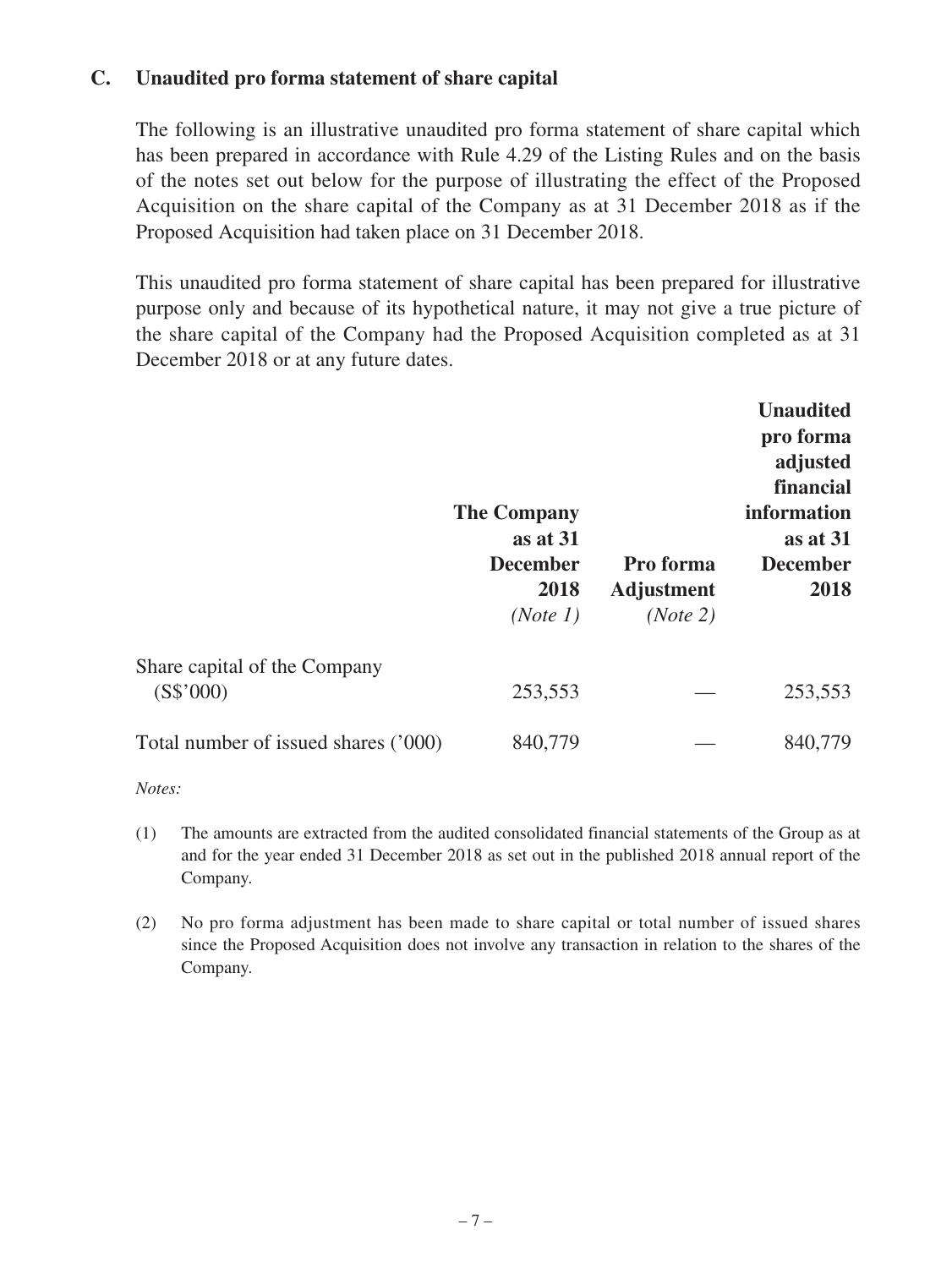*The following is the text of a report received from PricewaterhouseCoopers LLP, Public Accountants and Chartered Accountants, Singapore, for the purpose of incorporation in this supplemental announcement.*



## **INDEPENDENT REPORTING ACCOUNTANT'S ASSURANCE REPORT ON THE COMPILATION OF THE UNAUDITED PRO FORMA FINANCIAL INFORMATION**

The Board of Directors Centurion Corporation Limited 45 Ubi Road 1 5th Storey Summit Building Singapore 408696

#### **Report on the Compilation of Pro Forma Financial Information**

We have completed our assurance engagement to report on the compilation of unaudited pro forma financial information of Centurion Corporation Limited (the "**Company**") and its subsidiaries (collectively the "**Group**") by the management for illustrative purposes only. The unaudited pro forma financial information consists of the unaudited pro forma statement of net tangible assets and unaudited pro forma statement of share capital as at 31 December 2018, and the unaudited pro forma statement of profit and earnings per share for the financial year ended 31 December 2018, and related notes (the "**Unaudited Pro Forma Financial Information**") as set out in Appendix I of the Company's supplemental announcement dated 25 February 2020 (the "**Supplemental Announcement**"), in relation to the proposed acquisition of the property (the "**Proposed Acquisition**") by the Group. The applicable criteria on the basis of which management has compiled the Unaudited Pro Forma Financial Information are described in Appendix I.

The Unaudited Pro Forma Financial Information has been compiled by management to illustrate the impact of the Proposed Acquisition on:

- (i) The net tangible assets ("**NTA**") attributable to shareholders and NTA per share attributable to shareholders of the Group, and the share capital and total number of issued shares as at 31 December 2018 as if the Proposed Acquisition had been completed on 31 December 2018; and
- (ii) The consolidated profit attributable to shareholders, weighted average number of shares and earnings per share of the Group for the financial year ended 31 December 2018 as if the Proposed Acquisition had been completed on 1 January 2018.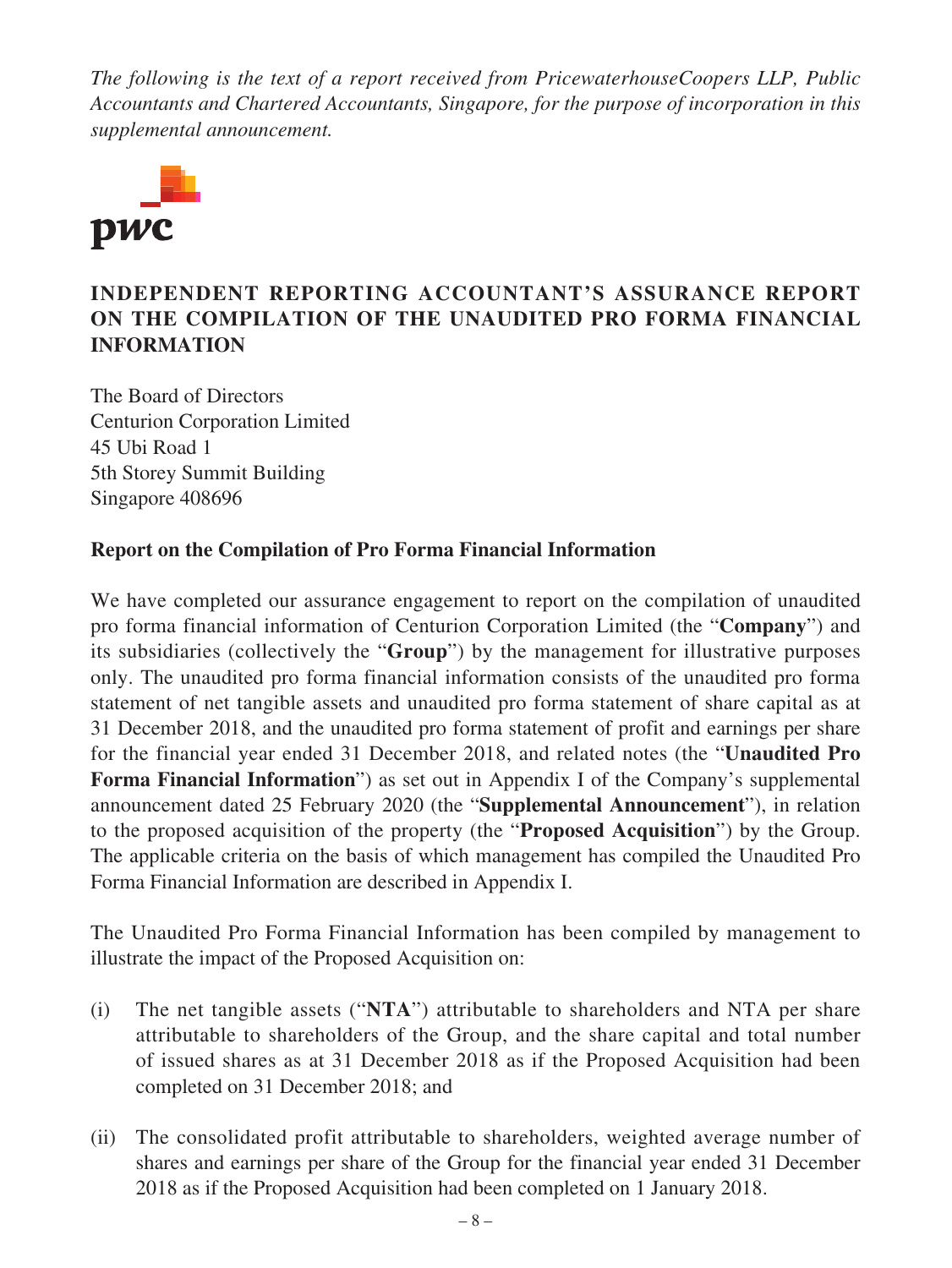As part of this process, information about the Group's financial position and financial performance has been extracted by management from the Group's financial statements for the financial year ended 31 December 2018, on which an audit report has been published.

## *Management's Responsibility for the Unaudited Pro Forma Financial Information*

Management is responsible for compiling the Unaudited Pro Forma Financial Information on the basis as described in Appendix I and in accordance with paragraph 4.29 of the Rules Governing the Listing of Securities on The Stock Exchange of Hong Kong Limited (the "**Listing Rules**") and with reference to Accounting Guideline 7 Preparation of Pro Forma Financial Information for Inclusion in Investment Circulars ("**AG 7**") issued by the Hong Kong Institute of Certified Public Accountants ("**HKICPA**").

## *Our Independence and Quality Control*

We have complied with the independence and other ethical requirement of the Code of Ethics for Public Accountants issued by the International Ethics Standards Board for Accountants, which is founded on fundamental principles of integrity, objectivity, professional competence and due care, confidentiality and professional behaviour.

Our firm applies International Standard on Quality Control 1 and accordingly maintains a comprehensive system of quality control including documented policies and procedures regarding compliance with ethical requirements, professional standards and applicable legal and regulatory requirements.

### *Reporting Accountant's Responsibilities*

Our responsibility is to express an opinion, as required by paragraph 4.29(7) of the Listing Rules, on the Unaudited Pro Forma Financial Information and to report our opinion to you. We do not accept any responsibility for any reports previously given by us on any financial information used in the compilation of the Unaudited Pro Forma Financial Information beyond that owed to those to whom those reports were addressed by us at the dates of their issue.

We conducted our engagement in accordance with International Standard on Assurance Engagements (ISAE) 3420, Assurance Engagements to Report on the Compilation of Pro Forma Financial Information Included in a Prospectus, issued by the International Auditing and Assurance Standards Board. This standard requires that the reporting accountant plans and perform procedures to obtain reasonable assurance about whether management has compiled, in all material respects, the Unaudited Pro Forma Financial Information on the basis of the applicable criteria as described in Appendix I and in accordance with paragraph 4.29 of the Listing Rules and with reference to AG 7 issued by the HKICPA.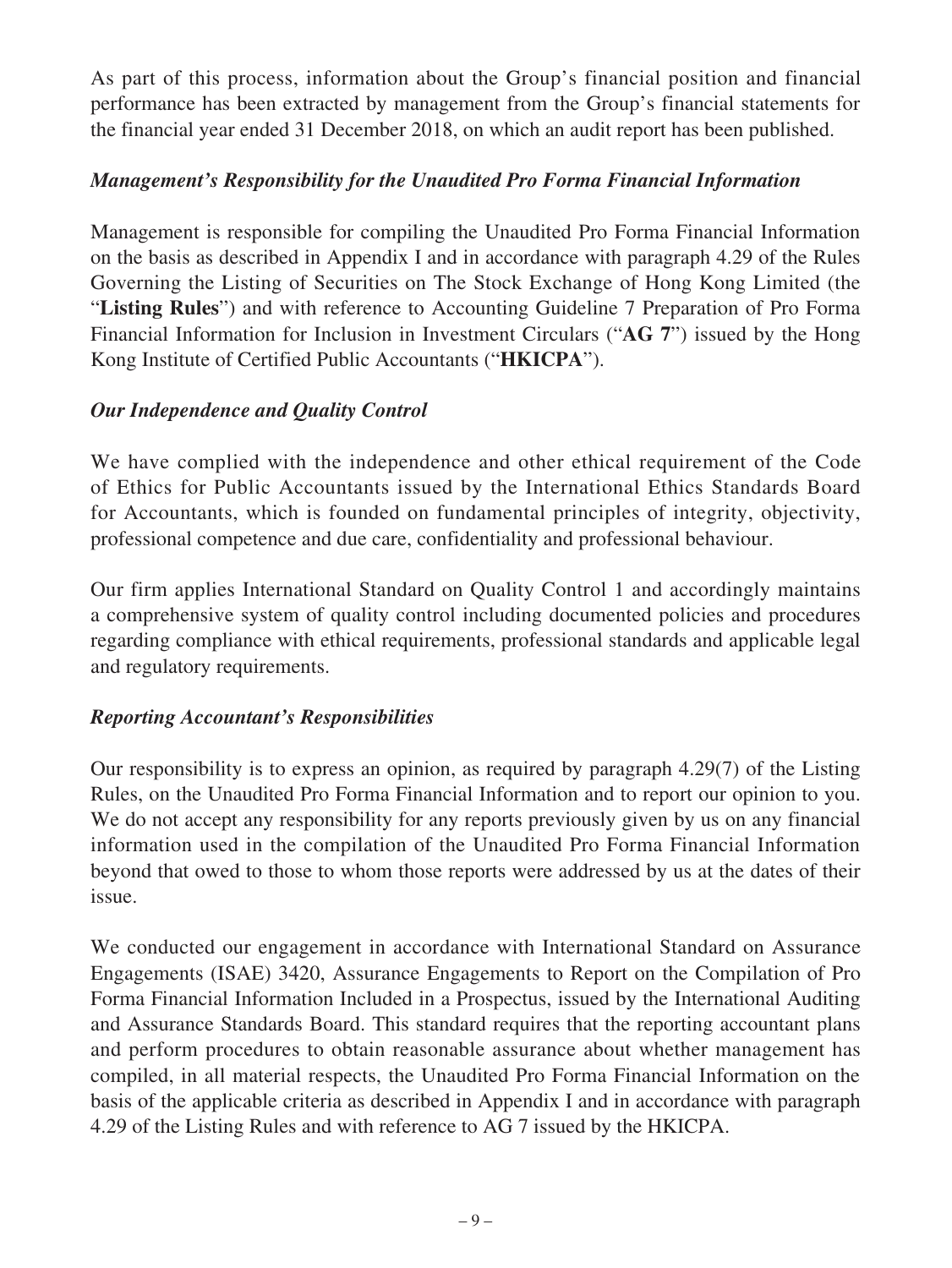For purposes of this engagement, we are not responsible for updating or reissuing any reports or opinions on any historical financial information used in compiling the Unaudited Pro Forma Financial Information, nor have we, in the course of this engagement, performed an audit or review of the financial information used in compiling the Unaudited Pro Forma Financial Information.

The purpose of the Unaudited Pro Forma Financial Information included in the Supplemental Announcement is solely to illustrate the impact of a significant event or transaction on unadjusted financial information of the entity as if the event had occurred or the transaction had been undertaken at an earlier date selected for purposes of the illustration. Accordingly, we do not provide any assurance that the actual outcome of the Proposed Acquisition at 1 January 2018 and 31 December 2018 would have been as presented.

A reasonable assurance engagement to report on whether the unaudited pro forma financial information has been compiled, in all material respects, on the basis of the applicable criteria involves performing procedures to assess whether the applicable criteria used by management in the compilation of the unaudited pro forma financial information provide a reasonable basis for presenting the significant effects directly attributable to the event or transaction, and to obtain sufficient appropriate evidence about whether:

- (i) The related pro forma adjustments give appropriate effect to those criteria; and
- (ii) The pro forma financial information reflects the proper application of those adjustments to the unadjusted financial information.

The procedures selected depend on the reporting accountant's judgment, having regard to the reporting accountant's understanding of the nature of the Group, the event or transaction in respect of which the unaudited pro forma financial information has been compiled, and other relevant engagement circumstances.

The engagement also involves evaluating the overall presentation of the unaudited pro forma financial information.

We believe that the evidence we have obtained is sufficient and appropriate to provide a basis for our opinion.